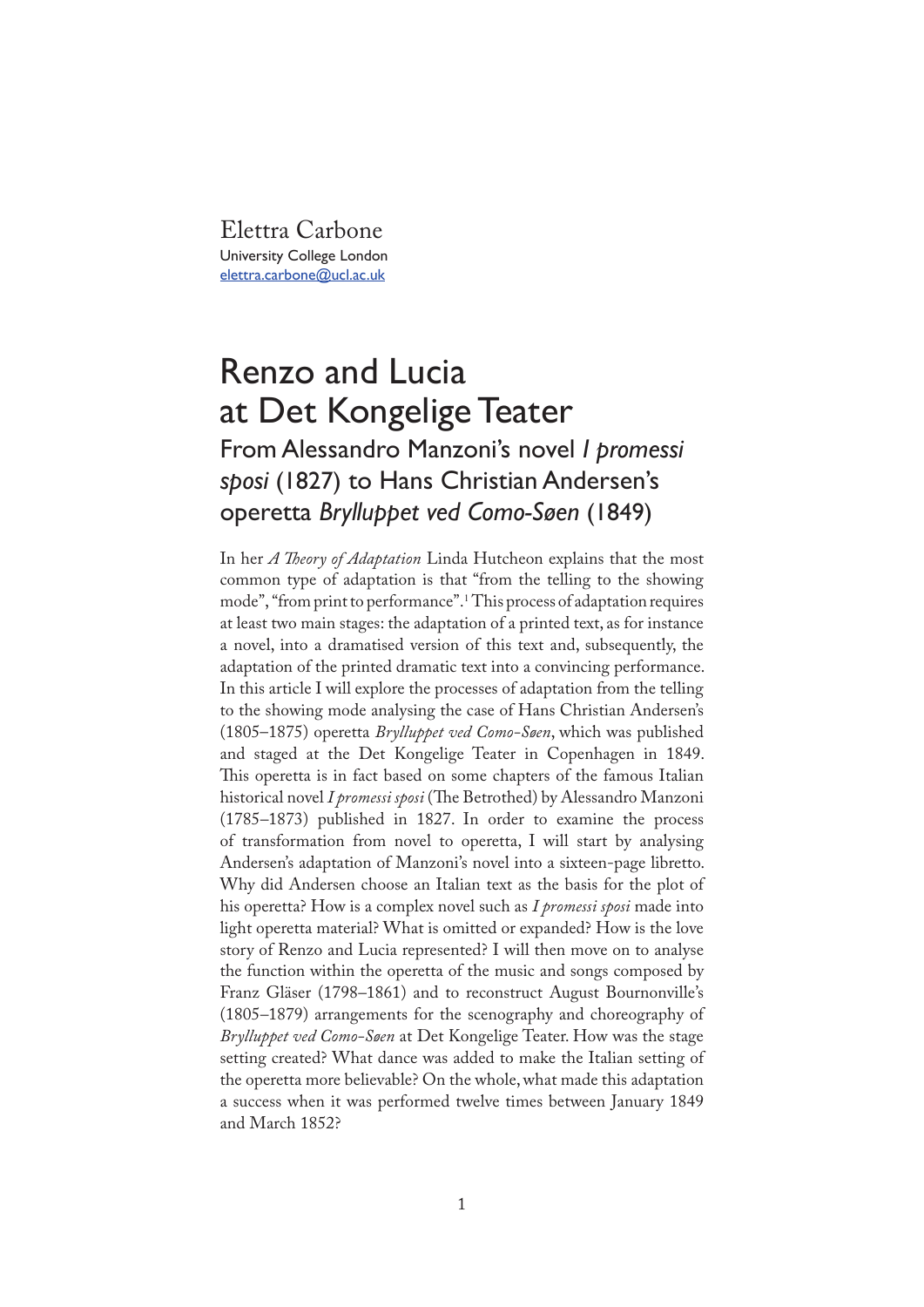Before examining the process of adaptation from novel to operetta, it is necessary to place *Brylluppet ved Como-Søen* within its wider context. Italian and Italianate plays and operas had become a staple of the repertoire at the Royal Theatre in Copenhagen. Italy managed to in�ltrate the Danish dramatic scene through a series of different channels and traditions. �e �rst one was that of the *commedia dell'arte*, a form of professional theatre based on improvisation, set scenarios and well-known Italian masks. Originated in Italy in the mid-sixteenth century, the *commedia dell'arte* spread to other European countries in the course of the following century.<sup>2</sup> *Commedia dell'arte* troupes reached the Nordic countries, Denmark in particular, at the end of the seventeenth century and brought with them their set of stock plots and characters, which later became an important part of the programme of the Royal Theatre in Copenhagen. A range of costumes of *commedia dell'arte* types, such as that of Harlequin, were in fact kept, ready for use, in the wardrobe of Det Kongelige Teater.<sup>3</sup> Linked to this tradition is the Italianate or Italian-like drama which developed in other European countries, particularly in France, and which appeared on Danish stages in the mid-eighteenth century.<sup>4</sup> From the end of the seventeenth century Italian opera was also popular.<sup>5</sup> Moreover, since his arrival in Copenhagen August Bournonville contributed to enrich Italian dramatic representations with his Italian ballets and choreographies. Two of his most famous works are *Festen i Albano* (1839), created to celebrate the return of the Danish sculptor Albert Bertel Thorvaldsen (1776–1844) from Italy to Denmark, and *Napoli* (1841).<sup>6</sup> The relationship between Italy and the Danish dramatic tradition was made even stronger by the presence in Copenhagen of Italian actors, theatre directors and choreographers, such as Vincenzo Galeotti (1733*–*1816) and Giuseppe Casorti (1749*–*1826).<sup>7</sup>

Italy and Italians were thus a significant part of the Danish dramatic tradition. The first half of the nineteenth century was characterised by a general admiration towards Italian opera and dramatic pieces about Italy, an admiration that later in the century was sometimes made fun of, as it is documented by two caricatures published in the Danish satiric newspaper *Corsaren* in 1842. The two pictures by lithographer A. Flinch represent the same scene of a drama performed by 'Italienske Italienere' and 'Danske Italienere'. The Italian Italians look extremely agitated: the woman is shouting and trying to escape while the man is clenching his fist and threatening the woman. The Danish Italians on the other hand are barely moving: the man has managed to run a sword through the woman, but neither of them displays any feeling or emotion. The two caricatures are accompanied by the following observation: "Næppe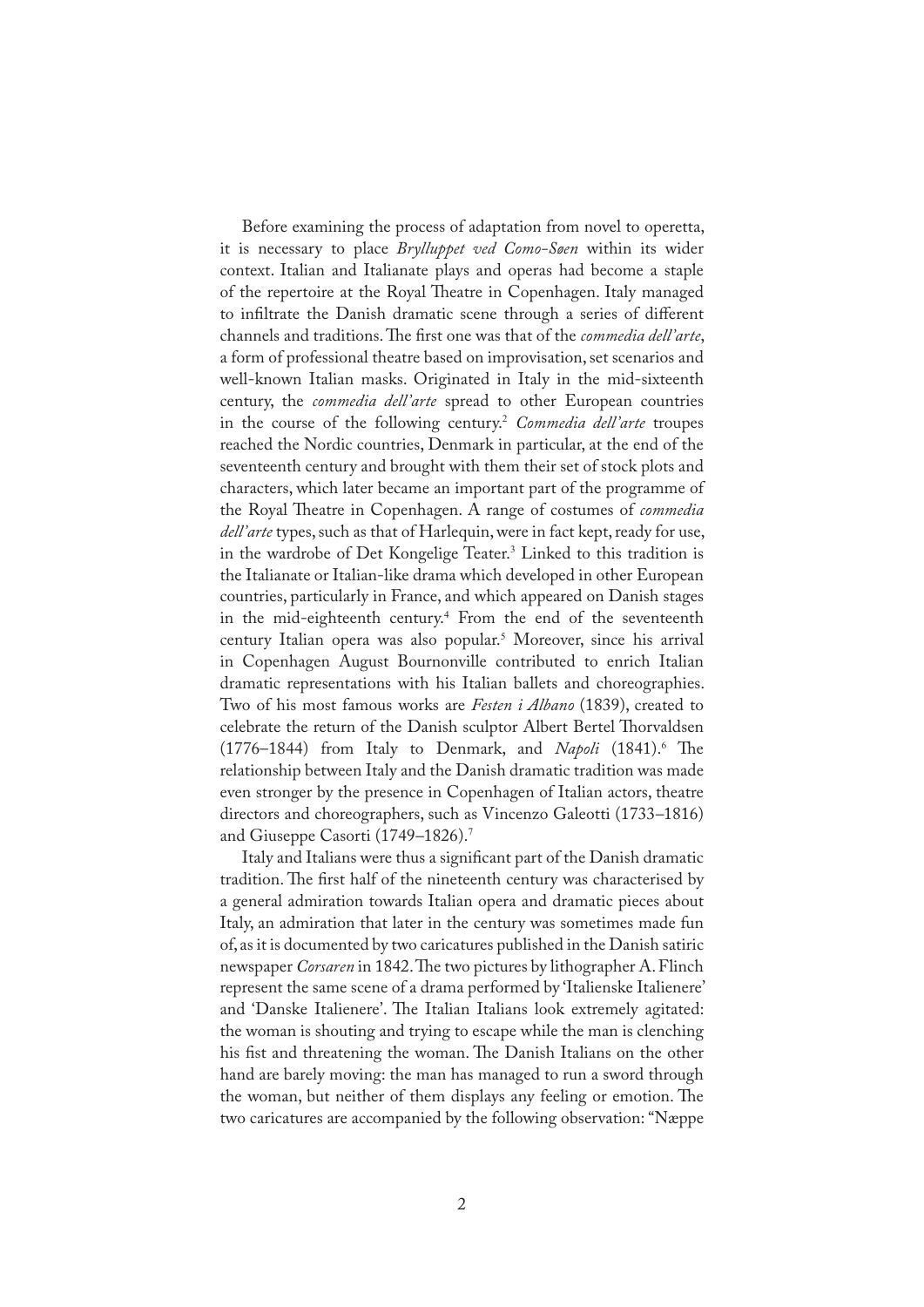have de blomsterkrandsede, med italiensk Begeistring hilsede Italienere forladt os, før vi nyde de danske Italienere [...]".<sup>8</sup> The cartoons, which clearly joke about the fact that dramatic representations of Italians by Danes seem to lack *pathos*, drama and movement, also emphasise that even when by mid-nineteenth century Italian actors, choreographers and stage directors had mostly left Denmark, the Italian dramatic tradition continued to live on.

Andersen's operetta is part of this tradition of Danish Italians treading the stage of Det Kongelige Teater. At the same time it also occupies a speci�c place in Andersen's authorship. Andersen travelled to Italy for the �rst time in 1833 and stayed there until 1834. In 1835 he published *Improvisatoren*, his debut novel set in Italy, which was an international success.<sup>9</sup> Immediately after this novel, Andersen started planning *Brylluppet ved Como-Søen*. The relationship between the operetta and Manzoni's text is clarified already on the cover of the first published edition where it is specified that: "Stoffet er taget af nogle Capitler i Manzonis Roman: *I promessi sposi*".<sup>10</sup> Various theories exist explaining how Andersen became familiar with this Italian novel: Andersen could have seen it performed in Italy as an opera, read it in Danish translation or even – only partially – in Italian.<sup>11</sup>

The adaptation from a long novel to an opera libretto clearly involved a process of "subtraction or contraction".<sup>12</sup> Interestingly Andersen was immediately praised for his ability to adapt the novel into an operetta. In a review published in *Fædrelandet* in 1849 it is in fact stated that:

Texten til dette musikalske Værk, hvis Sujet er hentet fra Manzonis berømte Roman: "I promessi sposi", er skrevet i lette og flydende Vers, har mange lyriske Skjønheder og frembyder pikante dramatiske Situationer, hvorhos den, mere end Digterens tidligere efter Romaner bearbeidede Operatexter, er fri for forstyrrende Epigoner [...].<sup>13</sup>

But in terms of the plot, what are the elements that make *Brylluppet ved Como-Søen* a good operetta?

Although various forms of light operas referred to as *opera buffa* or *opéra-comique* existed throughout the seventeenth century, the operetta genre originated in France in the mid-nineteenth century. Literally meaning 'little opera', the operetta is a light musical dramatic production often including spoken dialogue and dramatic scenes and characterised by a romantic plot.<sup>14</sup> Although strictly speaking *Brylluppet ved Com*o*-Søen* pre-exists the operetta tradition, it very much corresponds to the definition of operetta. The story of Renzo and Lucia, whose marriage is opposed by the local lord Roderigo, comes to a happy ending after the couple's attempt to get married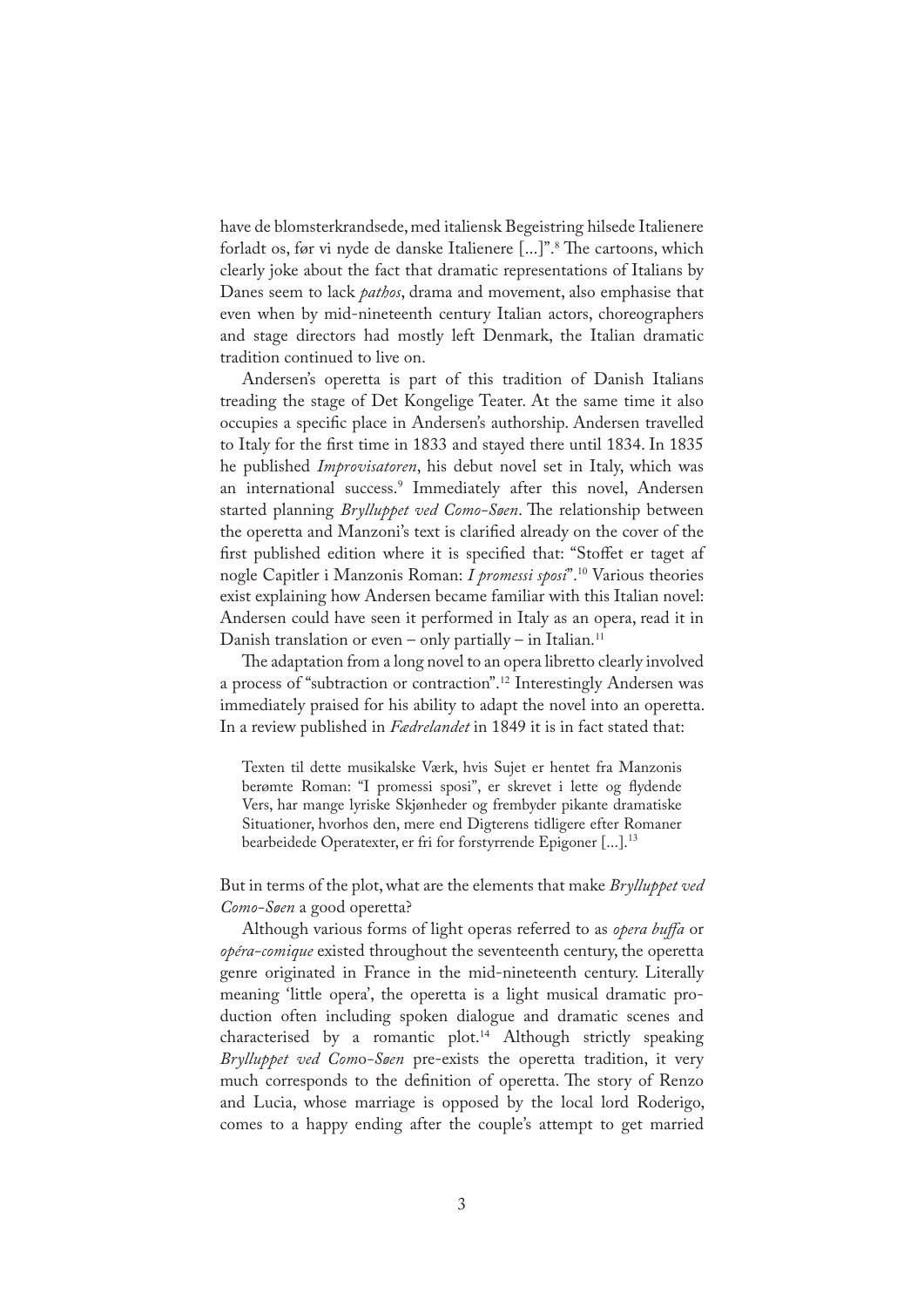secretly by simply declaring themselves married before a priest and in the presence of two witnesses. Andersen's three-act operetta ends more or less at Chapter 8 out of the total 38 chapters of Alessandro Manzoni's *I promessi sposi*. In the operetta Renzo and Lucia manage in fact to defeat Roderigo after the failed attempt of the surprise marriage, an event which in the novel instead is only the start of the couple's tribulations. Essentially in the operetta the story of Renzo and Lucia is reduced to the typical plot of the *commedia dell'arte*: the union of the lovers – Renzo and Lucia – is hindered by the interference of an elderly character – the local tyrant Roderigo – who threatens the parish priest Abondio and forces him not to celebrate the marriage. The intervention of other helpers, such as Agnese, Lucia's mother, of the two peasants Tonio and Gervasius and of Pater Christophorus is required before a happy ending can be achieved.

The centre of the operetta is therefore the love story. None of the other topics for which Manzoni's novel has become so well-known in European literature – such as the value of history and the function of Providence – are included in this short operetta. In addition the operetta is completely stripped of the historical dimension which is so important in the novel. As the first historical novel ever published in Italy, *I promessi sposi* is set in seventeenth-century Lombardy and issues such as the Spanish domination of the region and the devastating consequences of the plague in Milan are amply treated in Manzoni's text. On the other hand, in *Brylluppet ved Como-Søen* the story of Renzo and Lucia becomes almost timeless with only a few hints at the situation of Andersen's contemporary Lombardy.<sup>15</sup>

While Andersen was responsible for the first level of adaptation from the telling to the showing mode, namely from *I promessi sposi* to the libretto of *Brylluppet ved Como-Søen*, he then required the cooperation of two more people to transform the libretto into a musical performance, namely of the Bohemian composer Franz Gläser and of the choreographer and ballet master August Bournonville. Having worked in Vienna and Berlin, Franz Gläser was offered a position at Det Kongelige Teater in Copenhagen in 1842. Today his name is not remembered for any particular composition.<sup>16</sup> Yet, immediately after the first performance of the operetta, his music was met with approval.

In the above-mentioned review which appeared in *Fædrelandet*, the music was defined as being appealing to the general audience, light, lively and dramatically expressive.<sup>17</sup> According to the format of the operetta, in *Brylluppet ved Como-Søen* spoken dialogues alternate with songs and light music. Unfortunately there is no recording of the musical parts but the orchestral scores have been digitalised and are available from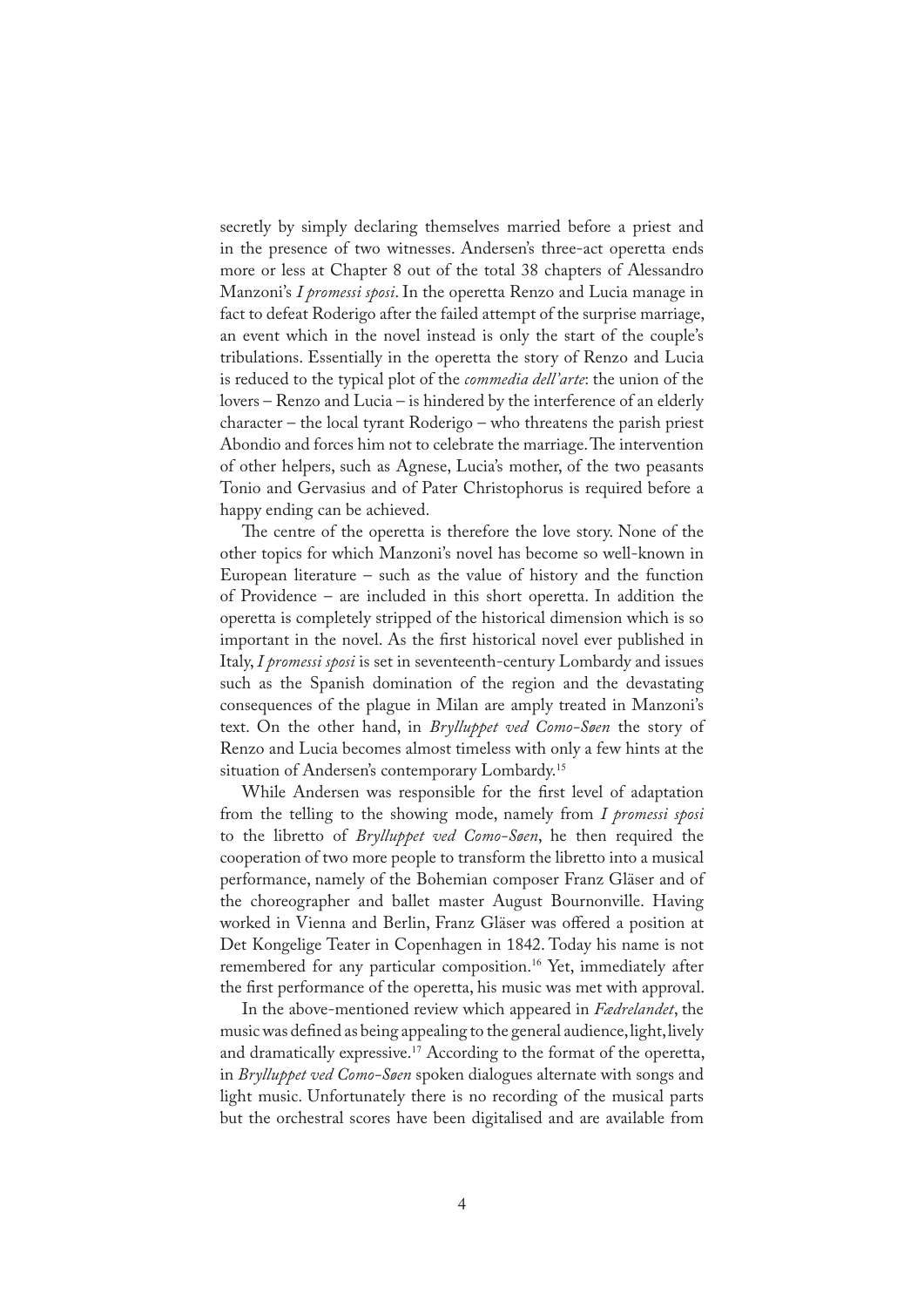the website of Det Kongelige Bibliotek.<sup>18</sup> In total there are ten short pieces, which are not evenly distributed throughout the three acts of the operetta. There are in fact six songs in Act I, three in Act II and only one in Act III. On the whole, music disappears as the plot thickens. In Act I the songs are almost used as a mean to get to know the main characters. Through Lucia's sweet love song we familiarise ourselves with her gentle character. This contrasts with Renzo's personality; as we realise from his "Friheds sang" that he is passionate about his ideals and impulsive. Also very interesting is Abondio's song where the life philosophy of the parish priest is given space to emerge: Abondio clearly prefers to keep his head down in order to avoid con�ict. As in Manzoni's *I Promessi Sposi*, Abondio is represented in *Brylluppet ved Como-Søen* as an ironic character, one that – using Manzoni's words – has the constant feeling of being "an earthenware jar compelled to travel in the company of many iron pots".19 In Act II the music has the function of lively intermezzos as the plot of the operetta comes closer to its climax: two of the pieces express Renzo's feelings while the third one is a lullaby. In Act III where the plot of the surprise wedding unfolds there seems to be no time for music. The action suddenly speeds up as Renzo and Lucia try to get married in secret and finally manage to defeat Roderigo. The only musical section is a humorous song by Don Abondio's servant Perpetua who, despite being a spinster, boasts to have had pursuers from all countries. This light song is placed just before the dramatic climax and the end of the operetta.

Once libretto and music were completed, August Bournonville finally took care of putting on the operetta at Det Kongelige Teater. As a ballet master and choreographer Bournonville created during his career a number of settings for performances in many countries ranging from Denmark to Italy, from Spain to Russia. Bournonville was well known for his attention to detail, for creating settings that conveyed an idea of local colour. His style and ideals are somehow similar to those of the Danish Golden Age painters. As Bech and Andersen have observed, Bournonville's representations were realistic enough, but his farmers had no earth under their nails and the poor people knew how to place themselves on the stage in a decorative way.<sup>20</sup> The mise-enscène of *Brylluppet ved Como-Søen* was arranged by putting together all the elements that the audience would have immediately associated with Italy.

Andersen provided Bournonville with fairly detailed stage directions, specifying how to represent his village on Lake Como: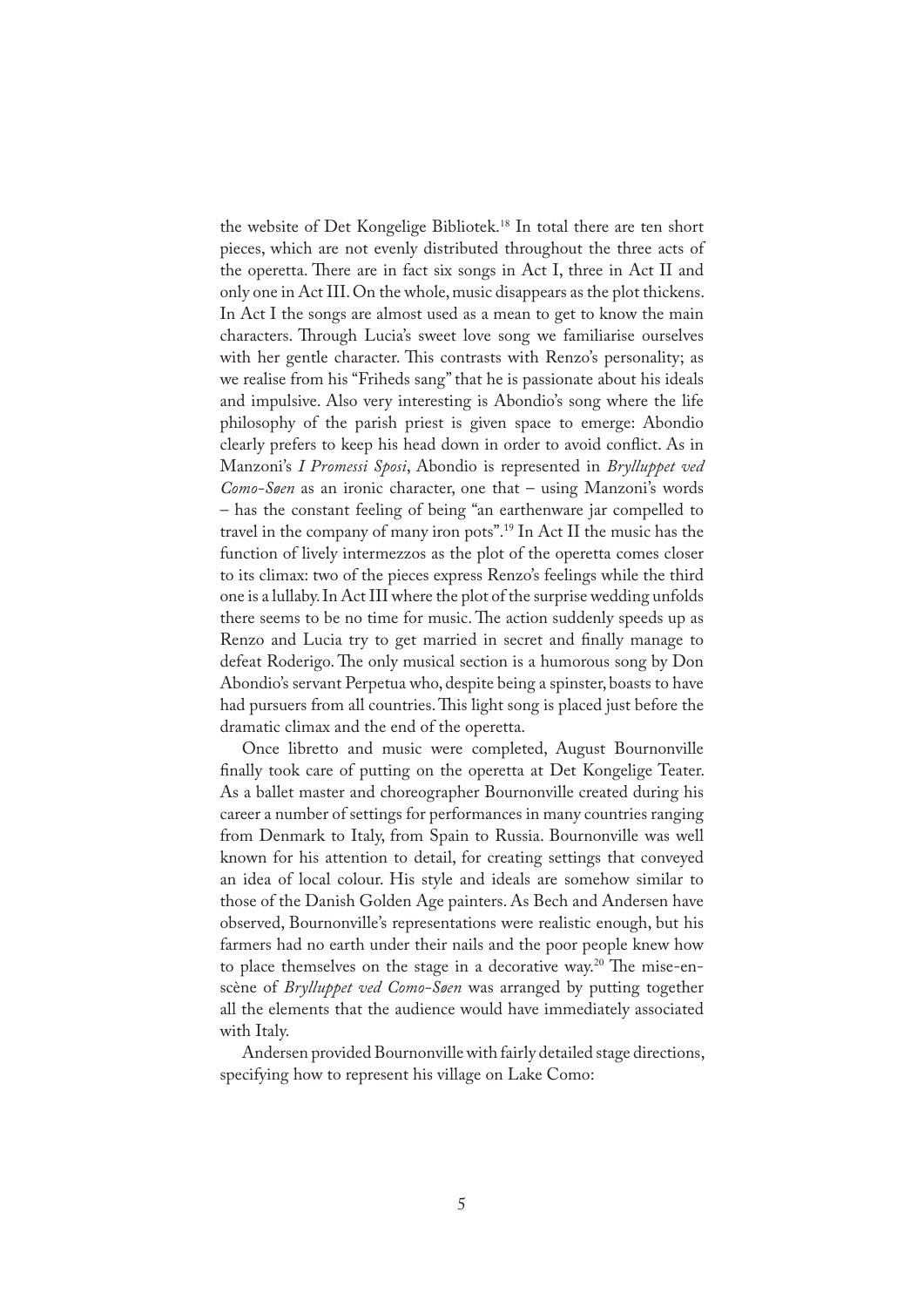Udkanten af en Landsby. Til Venstre AGNESES Huus med Blomsterpotter paa den murede Altan: mere i Forgrunden sprudler en Kilde i en colossal Muslingskal; til Høire et Osterie og ABONDIOS Huus, en høi Steentrappe fører til Indgangen tæt ved Huset, i Forbindelse med samme er et gammelt Klokketaarn. Midt paa Scenen udbreder sig en Platan, i hvis Stamme er anbragt et Madonnabilled, og rundt om dette hænge smaa Votivtavler, Kors, Hjerter og Hænder af Sølv, samt store Silkesløifer indviede Madonna. Baggrunden taber sig i en smal Gyde, indsluttet af hvide Mure, bag hvilke Viinhaver og Bjerge hæve sig.<sup>21</sup>

Thanks to Bournonville's sketch of the ground plan we can today reconstruct how the stage would have looked like when Andersen's operetta was put on.<sup>22</sup> In order to re-create the setting of Lake Como described by Andersen, Bournonville combined a few newly designed pieces with background elements and stage props employed in the staging of previous plays and operas. To make settings and props was in fact both time-consuming and costly. For this reason these were usually reused and adapted. In the background Bournonville placed the rocky coast made for the play *Gioacchino* (1844) by Hans Peter Holst (1811–1893), which was set in Naples. By hiding those elements that were originally meant to give an impression of the Neapolitan coast, this piece was supposed to recreate the shores of Lake Como.<sup>23</sup> In front of the rocky coast, there were a series of walls at different angles which gave the idea of an alley. The front wall covered with grape vines was a borrowing from the Spanish setting of *Toreadoren* (1840). On the left side of the stage there were a house and a wall. The house, a rustic building in southern character, was Agnese's house, a building used for a previous play with a new front.<sup>24</sup> On the right side of the stage there were three buildings and a tower. Upstage there was a house, a borrowing from *Festen i Albano*, with stairs and a sandstone bench. This building was the inn, where Renzo, Lucia and their family and friends as well as Roderigo's henchmen entertain themselves at the beginning of Act III. The house downstage, on the other hand, was the house of the parish priest Don Abondio, the setting of Renzo and Lucia's attempted surprise wedding.

The village on Lake Como where the operetta is set was thus represented adapting elements that had previously been used to represent the Italian South or even Spain. Regional distinctions between Northern and Southern Italy do not appear to be of vital importance in the representation of this village as long as the elements put together are able to convey the impression of a general Italian rural location. In addition some aspects even give the setting and choreography of the operetta a Southern rather than a Northern character. One of the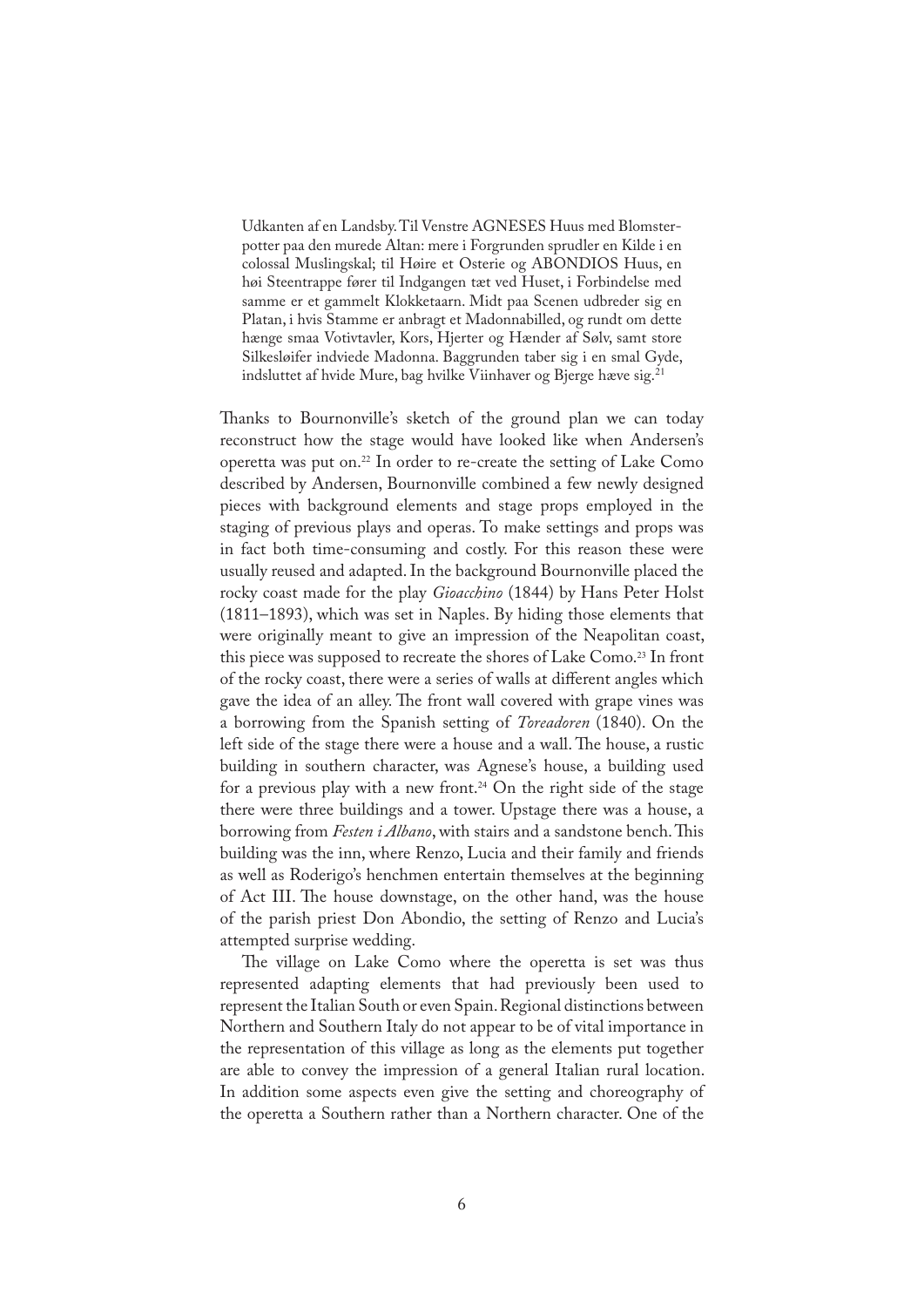new set-pieces created speci�cally for this operetta was placed in the middle of the stage.<sup>25</sup> This was a large plane-tree with a picture of the Madonna hanging from it. Interestingly this particular set piece was the cause of disagreement between Andersen and Bournonville: in a letter to Andersen dated 29 January 1849 – the same day of the premier of Andersen's operetta – Bournonville explains that in his arrangement of the scene he had to reduce the number of votive offerings hanging from the tree. According to Bournonville these offerings, which were not traditionally hung on trees but on altars or in chapels, were detrimental to the harmony of the scene.<sup>26</sup> The image of the votive tree, which as Zuliani points out, was probably inspired by one of Andersen's memories from his journey to Italy recorded in his diary: between Bologna and Ferrara Andersen saw in fact a tree with Madonna pictures hanging from it.<sup>27</sup> However, in the operetta Andersen enriches the tree with votive offerings of various shapes and forms referring to a tradition that was widespread in the whole of Italy and, for that matter, in the whole of Southern Europe. In the operetta, Lucia herself shows the audience the principle behind this tradition: when she enters the stage for the first time while praying the Madonna to protect her and Renzo's love she "gaaer hen foran Madonnabilledet, hvor hun hefter to Sølvhjerter, som ere forbundne med en Piil".<sup>28</sup> If votive offerings were a widespread Italian tradition, the folk dance performed by Renzo and Lucia outside the inn in Act III originated in Southern Italy. Renzo and Lucia dance the *saltarello*, which – as Andersen himself was also aware of – was a folk dance typically performed in Rome.<sup>29</sup> The scene, described by Gläser in his autographed orchestral score, is somehow reminiscent of some famous Danish Golden Age paintings such as Wilhelm Marstrand's (1810–1873) *Romerske borgere forsamlede til lystighed i et osteri* (1838): Renzo and Lucia are dancing the *saltarello* while Agnese plays the tambourine and Tonio and Gervasius watch the performance. Finally, according to the costume list, Renzo and the other peasants were dressed in the so-called nineteenth-century Napoli style. According to this style, which was launched with Bournonville's famous ballet *Napoli*, Italian peasants should essentially wear a ribbon around the neck, a white shirt and knee-length shorts.<sup>30</sup> On the stage, there were thus elements that – besides being functional to the plot – were essential to create an exotic Italian village, but not necessarily a village on Lake Como.

In order to adapt the material taken from *I promessi sposi* into an *operetta*, Andersen clearly has to undertake a labour of simpli�cation, not only of the plot but also of what is often referred to as the "intellectual content" of the novel.<sup>31</sup> While in *Brylluppet ved Como-Søen*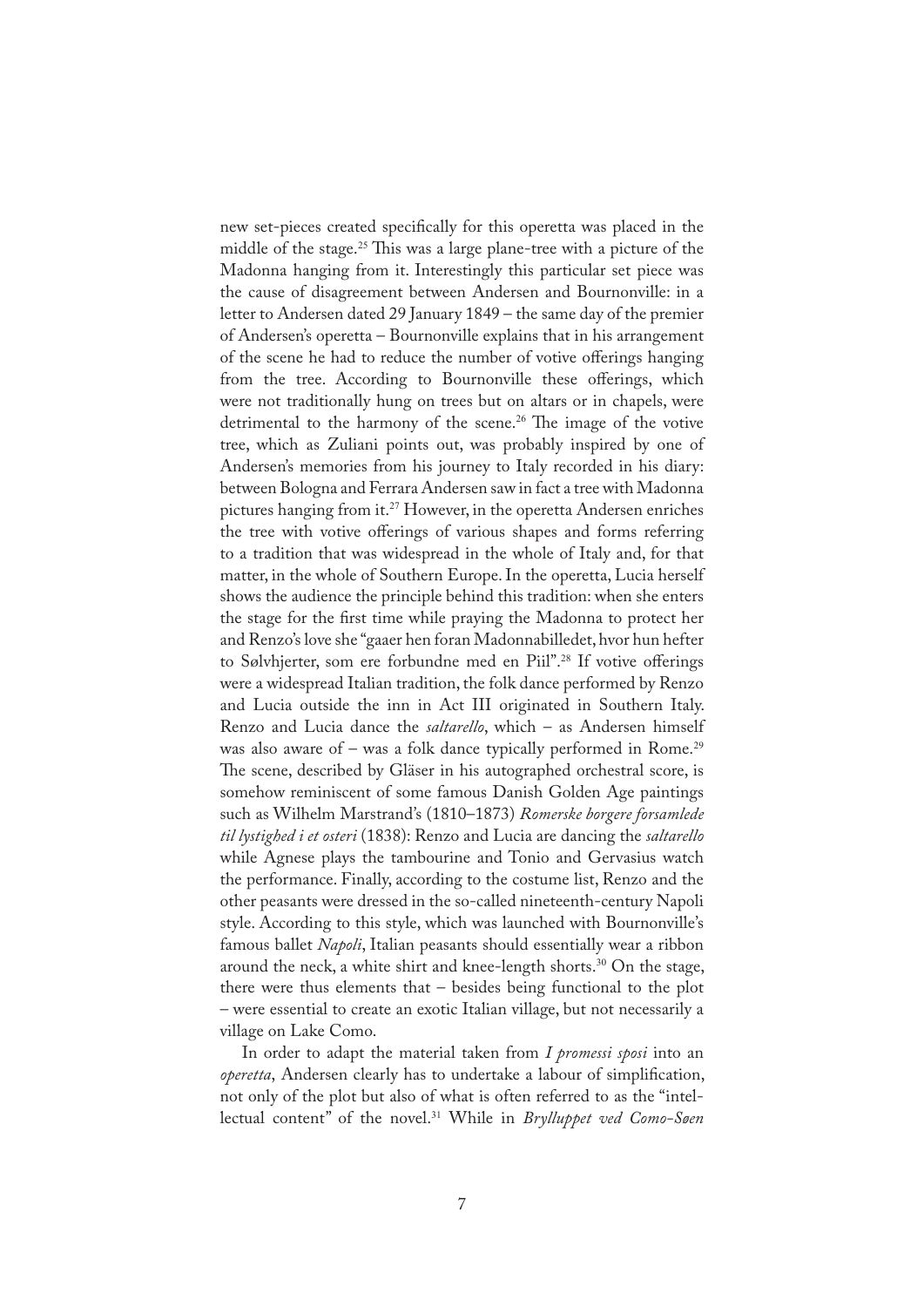Renzo and Lucia manage to defeat Roderigo within a day, in the novel it takes them three years to free themselves from their enemy, as they have to go through a series of difficult challenges. The complex historical, philosophical and religious dimensions present in the novel also have to be sacrificed in favour of the love story, which is transformed into a romantic light plot suitable for reciting, singing and dancing.

But why did then Andersen choose to adapt such a complex Italian novel into an operetta if he then had to deprive the plot of its most characteristic features? Even stripped of its most complex issues and events, the narrative of the first chapters of Manzoni's novel still gives an original twist to the typical operetta format, especially thanks to the lively and original story of the surprise marriage. Moreover, the choice of transforming some of Manzoni's novel into an operetta should be seen, in my opinion, in terms of what Hutcheon calls a "safe bet". The practice of adapting novels into operas was already quite established among nineteenth-century Italian composers. By adapting something that was already "tried and tested" they were hoping to reduce the risk of a fiasco and increase the chances of success.<sup>32</sup> Specifying so clearly that the operetta was based on Manzoni's novel, Andersen knew that he was associating his work with that of one of the greatest Italian writers of the nineteenth century.

Although Andersen might well be considered the primary adapter, the one working directly with the adapted text in order to create a new one, it should be remembered that Renzo and Lucia would never have reached the stage of Det Kongelige Teater without the work of Gläser and Bournonville. The process of adaptation from novel to performance is a collective one. As the British playwright Nicholas Wright (1940 –) once said: "Playwrights like to think that they're the sole author of everything that happens on stage", but in reality they share "the driver's compartment with many others".33 Gläser composed the essential ingredient of the operetta, the music, which was supposed to liven up the plot with playful intermezzos but also to direct the audience's interpretation of the different characters. Yet it has to be said that, as most reviews testify, if this operetta was successful at its time it was mostly thanks to the choreography and scenography by Bournonville who was able to make the most out of Andersen's stage directions and to represent visually the exotic Italy full of local colour and folklore that the Danish audience wanted to see.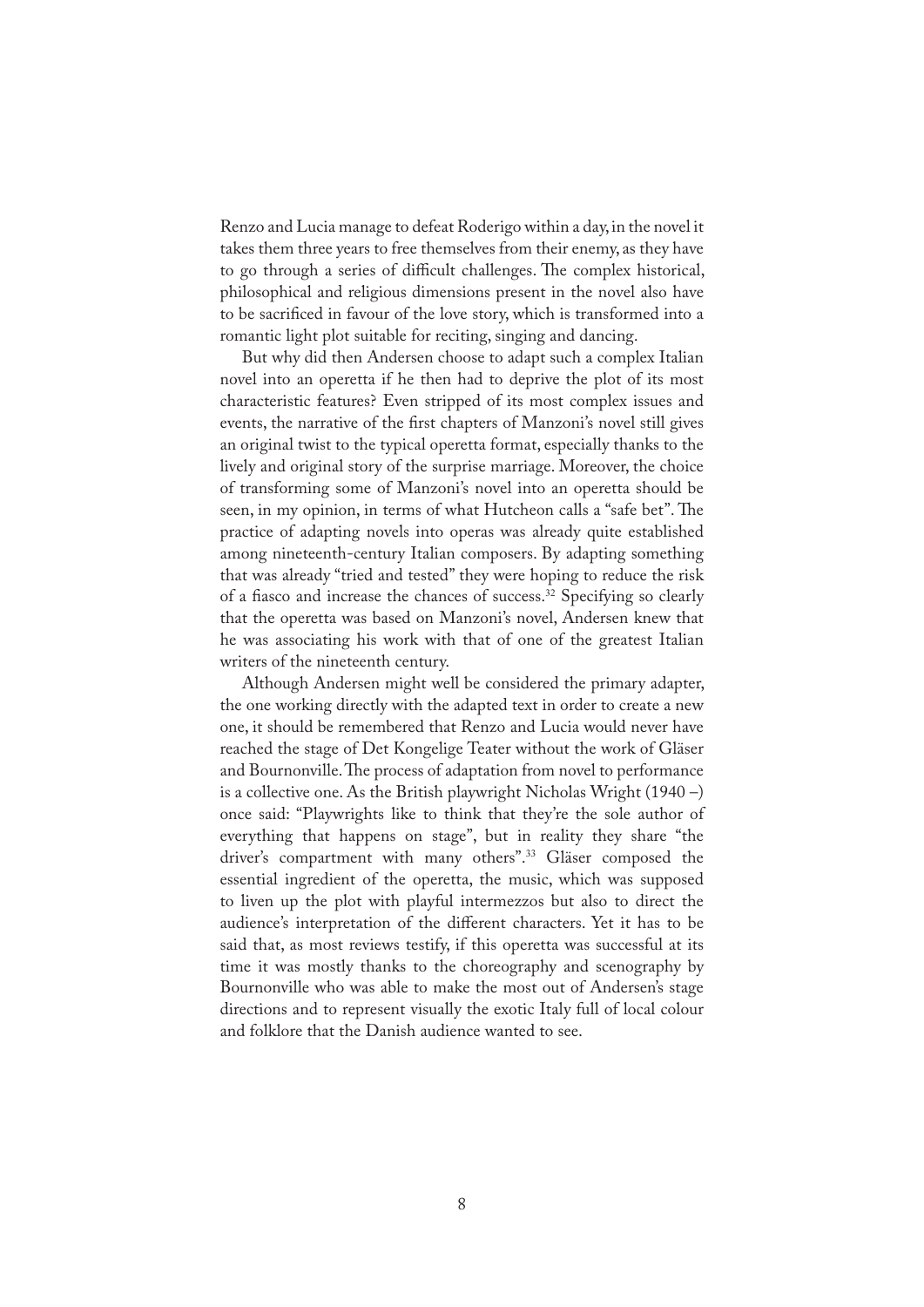## Notes

<sup>1</sup> Linda Hutcheon, *A Theory of Adaptation*, Routledge, New York & Abingdon 2006, p. 38.

2 B. Donald Grose & O. Franklin Kenworthy, *A Mirror to Life: a History of Western �eatre*, Holt, Rinehart, Wiston, New York 1985, pp. 138–45.

3 Viben Bech & Ellen Andersen, *Kostumer og mode dragter fra Det kgl Teaters herregarderobe*, Nationalmuseet, Copenhagen 1979, p. 20.

4 Frederick Marker & Lise-Lone Marker, *�e Scandinavian �eatre: A Short History*, Blackwell, Oxford 1975, pp. 46, 75.

5 Folke H. Törnblom, *Operans historia*, Bonnierfakta, Stockholm 1984, pp. 424–425.

6 Erik Aschengreen, "Når lidenskaberne tøjles. August Bournonville og det sydlandske", *Vindue mod den romanske verden*, Gunver Skytte *et alii* (ed.), Museum Tusculanums Forlag, Copenhagen 1994, pp. 14, 17–21.

7 Klaus Neiiendam, "Italien og dansk teater", *Dialogo Italia Danmark 1968. Periodico dell'Istituto Italiano di Cultura in Danimarca*, Det Italienske Kulturinstitut, Copenhagen 1968, pp. 109–130.

<sup>8</sup> *Corsaren*: 90, Det danske Sprog- og Litteraturselskab; C. A. Reitzels Boghandel A-S, Copenhagen 1842, p. 214.

<sup>9</sup> Sven Hakon Rossel, "Hans Christian Andersen: The Great European Writer" *Hans Christian Andersen: Danish Writer and Citizen of the World*, Sven Hakon Rossel (ed.), Rodopi, Amsterdam & Atlanta 1996, p. 26.

10 Hans Christian Andersen, *Brylluppet ved Como–Søen*, C. A. Reitzels Forlag, Copenhagen 1849.

11 Federico Zuliani, "Manzoni in Danimarca, Norvegia e Islanda. *Il Matrimonio sul Lago di Como* di Andersen", *Annali manzoniani*: 6, Nuova Serie, Milano 2005, pp. 190–192.

12 Hutcheon 2006, p. 19.

13 Knud Arne Jürgensen (ed.), *Digterens & Balletmesterens luner: H. C. Andersen og August Bournonvilles brevveksling*, Gyldendal, Copenhagen 2005, p. 18.

<sup>14</sup> Richard Traubner, *Operetta: A Theatrical History*, Routledge, New York 2003 (1983), pp. 1–3.

15 Zuliani 2005: 210–211.

16 Gerhard Schepelern, *Operaens historie i Danmark 1634–1975*, Munksgaard/Rosinante, Copenhagen 1985, pp. 70–72.

17 Jürgensen 2005, p. 18.

<sup>18</sup> http://img.kb.dk/ma/teater/glaeser-bryl-como.pdf

(Accessed: 08/10/2010).

<sup>19</sup> Alessandro Manzoni, *The Betrothed*, Bruce Penman (tr.), Penguin, London *et alia* 1972, p. 38.